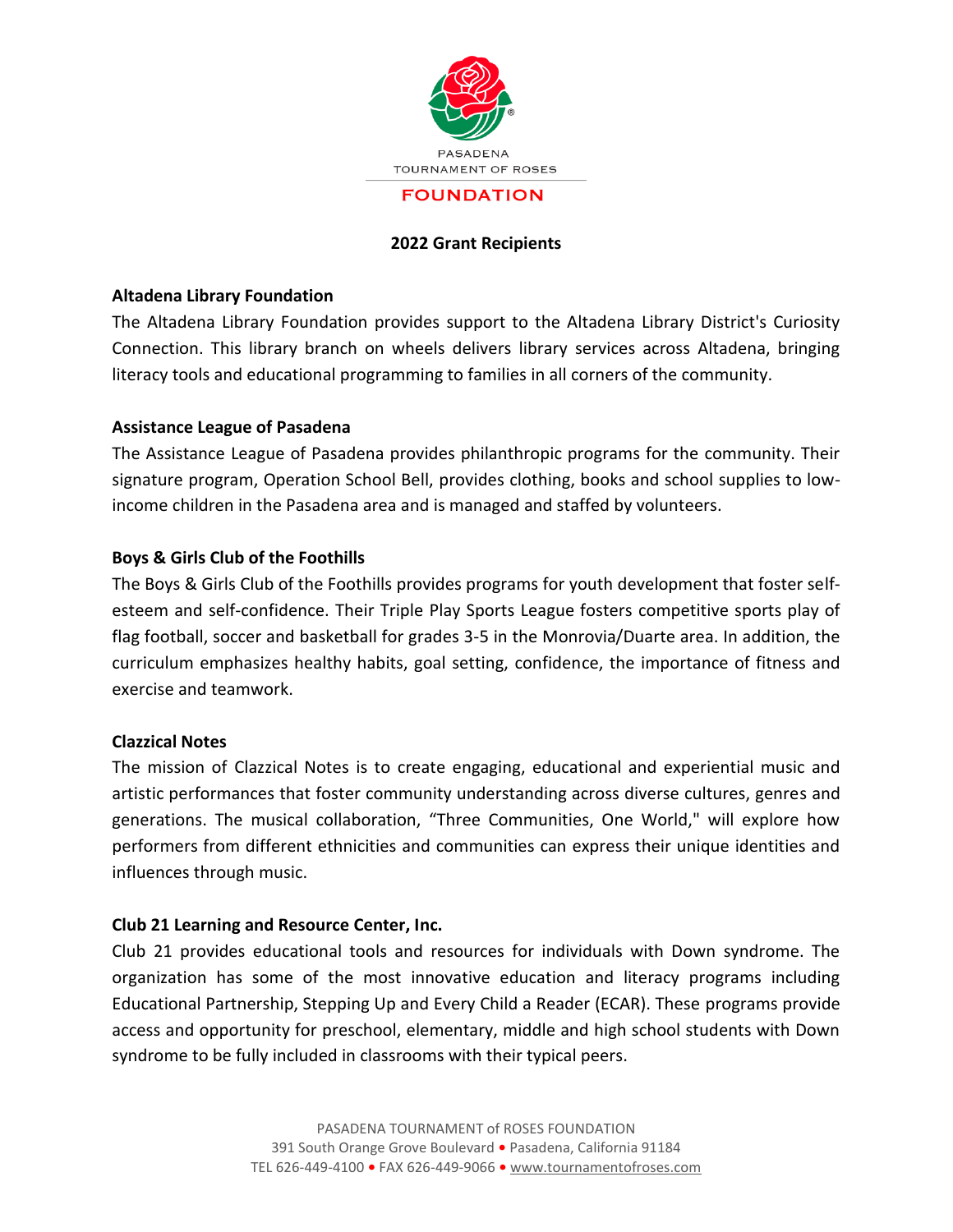

### **Don Benito Elementary School**

Don Benito Elementary School strives for the development of the whole child and provides a curriculum built upon research-based best practices that integrate the arts, technology, innovation and social-emotional learning. The community partnership with the Armory Center for the Arts will provide all students with the opportunity to have a direct learning experience with the visual arts.

# **Eliot Arts Magnet Academy**

Eliot Arts Magnet Academy cultivates the academic achievements of middle school students through music, dance, theater and visual arts. The school will replace instruments that are beyond repair and increase inventory to meet the growing enrollment in their popular arts academy.

## **Girls on the Run of Los Angeles County**

Girls on the Run Los Angeles County (GOTRLA) provides safe environments for girls in Grades 3- 8 to learn skills and habits that support physical, mental and emotional growth. Using proven curricula for their programming, GOTRLA helps girls develop healthy habits, tap their potential and positively influence their communities.

#### **John Muir High School Alumni Association**

The John Muir High School Alumni Association supports the John Muir athletic program with medical supplies for the new athletic trainers. They will also supply an ice machine for their football/track Field and baseball field. They will also provide an updated weightlifting machine for all Muir's athletes to use.

#### **Lineage Performing Arts Center**

Lineage Performing Arts Center strives for a community where the arts are accessible to all. This includes making sure its patrons have equitable access to arts education. Lineage will continue to provide its Dance for Joy program, a successful series of free weekly dance, singing and acting classes for seniors in the Pasadena area who are living with Parkinson's, Multiple sclerosis, traumatic brain injuries and stroke.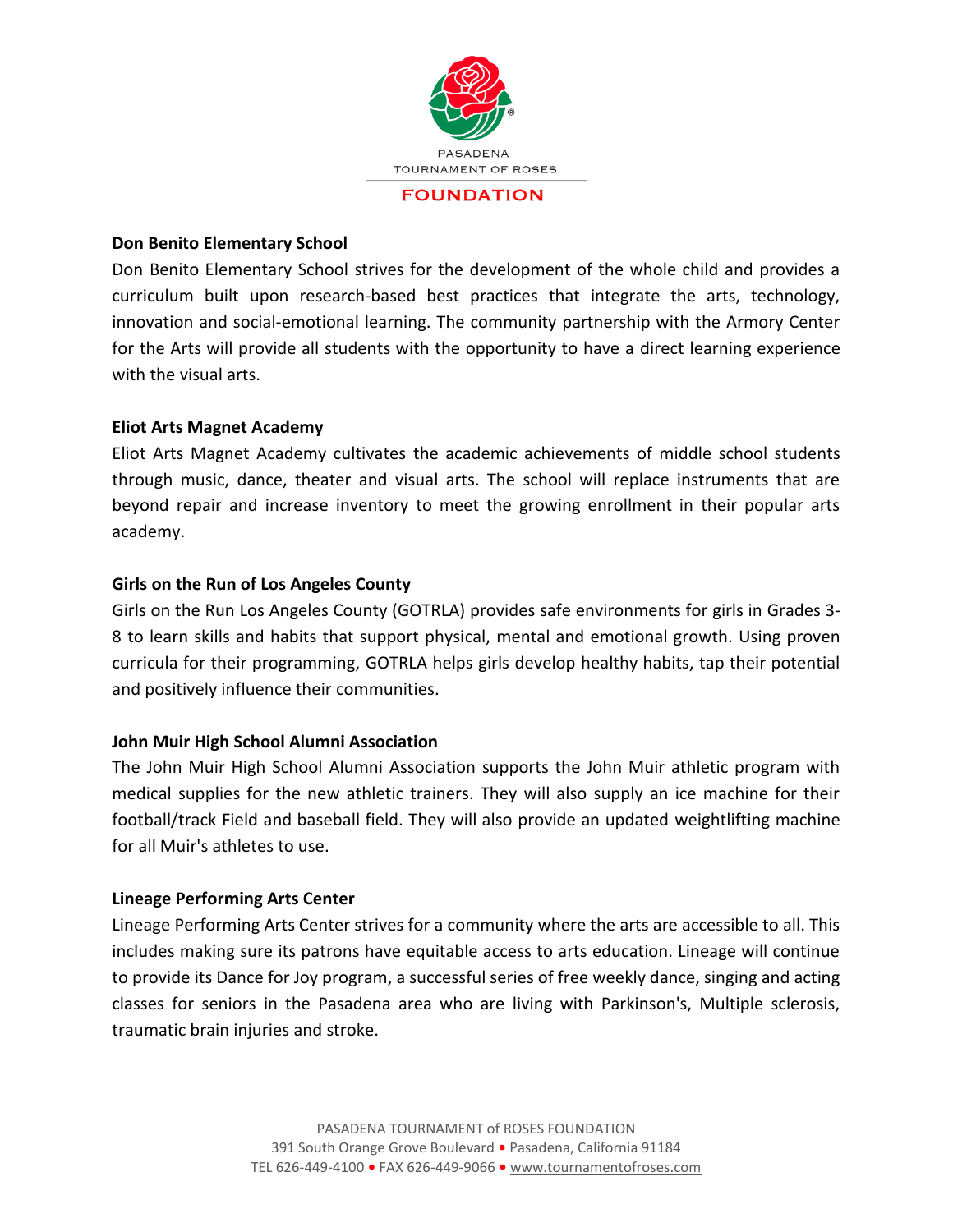

#### **Move A Child Higher, Inc.**

Move A Child Higher (MACH1) is dedicated to bringing self-confidence, physical strength and emotional well-being to people with disabilities through equine-assisted activities and community involvement. MACH1 will build an Activity Shed to store saddles, tack, and art materials for the occupational therapy games used in the mounted, unmounted and educational learning activities.

# **Oakwood Brass - Outreach Project**

Oakwood Brass - Outreach Project provides musical opportunities for the community-at-large, including schools and senior centers. It will partner with 13 schools in the Pasadena Unified School District to bring concerts to students Grades 4-6 and coaching for enrolled brass students in Grades 5-12.

## **Pasadena Area Reading is Fun-Damental**

Pasadena Area Reading is Fun-Damental is organized exclusively for the educational purpose of literacy for young children. Every year, three books are purchased and distributed to each second-grade student enrolled in the Pasadena Unified School District to take home and build a home library.

#### **Pasadena Educational Foundation**

The mission of the Pasadena Educational Foundation (PEF) is to achieve excellence and equity in all Pasadena Unified School District schools. On behalf of Blair High School, PEF will purchase a new timing system for the Blair High School pool that will be used by the swim and water polo teams for practice and team competitions.

#### **Pasadena Panthers, Inc.**

Pasadena Panthers, Inc. has a rich history and tradition of preparing young men and women for college and life after college through specific physical, mental and emotional activities and training. They also train and prepare for competitive sports competitions each year. The Panthers will purchase new shoulder pads and helmets for the children and provide them with new, safe equipment.